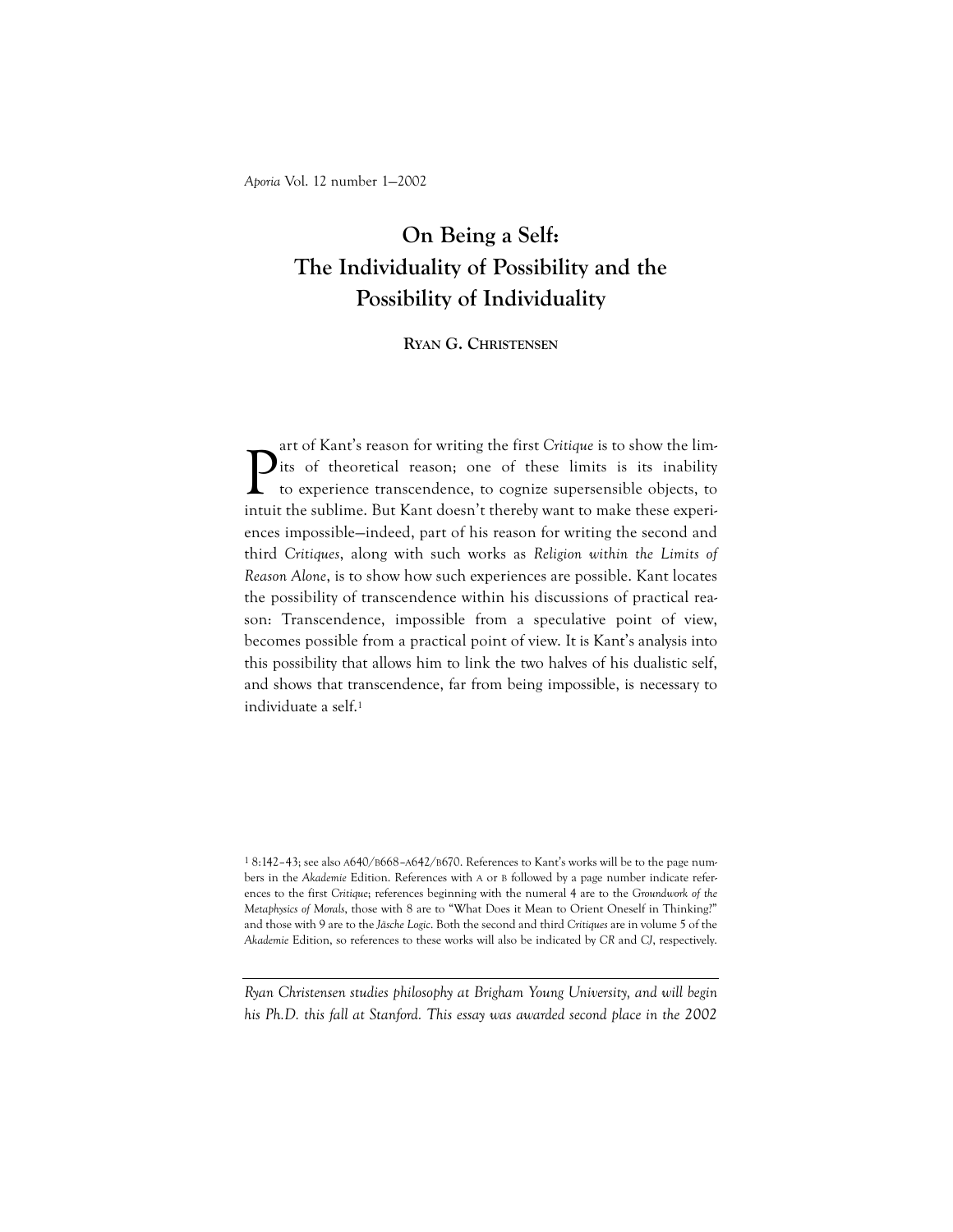I

Kant assumes that it might be possible to have an experience of the divine:

If I come across an immediate intuition of such kind that nature…could not provide that intuition, then a concept of God must serve to gauge whether this appearance agrees with all the characteristics required for a Deity.… Rational faith must come first, and then certain appearances or disclosures could…provide the occasion for investigating whether we are warranted in taking what speaks…to us to be a Deity. 2

Even in the first Critique, Kant makes it clear that practical reason is capable of intuiting the supersensible: "There is an absolutely necessary practical use of pure reason (the moral use), in which reason unavoidably extends itself beyond the boundaries of sensibility."<sup>3</sup>

Jean-Luc Marion also argues for the possibility of our experience of transcendence, but tries to locate that possibility within speculative reason. Marion calls this experience a "saturated phenomenon," a phenomenon not bound by the normal phenomenological limitations. According to Marion, Husserl's "principle of all principles" is too restrictive to allow for supersensible or saturated phenomena.<sup>4</sup> Instead of ignoring the limits of the Husserlian principle, Marion wishes to examine the possibility of a phenomenon at the borders of these limits. Thus, the possibility of a saturated phenomenon might allow a new analysis of possibility and so question some of the foundations of phenomenology.

Marion suggests that such a saturated phenomenon sheds light above all on possibility:

By subjecting the phenomenon to the jurisdiction of possibility, philosophy in fact brings fully to light its own definition of naked possi-

All italics are in the original.

<sup>2</sup> 8:142–43.

<sup>3</sup> Bxxv. Kant uses the term transcendent because such experiences transcend speculative reason: "In a word, these three propositions [freedom of the will, immortality of the soul, and existence of God] always remain transcendent for speculative reason....Their importance must really concern only the practical" (A799/B827–A800/B828).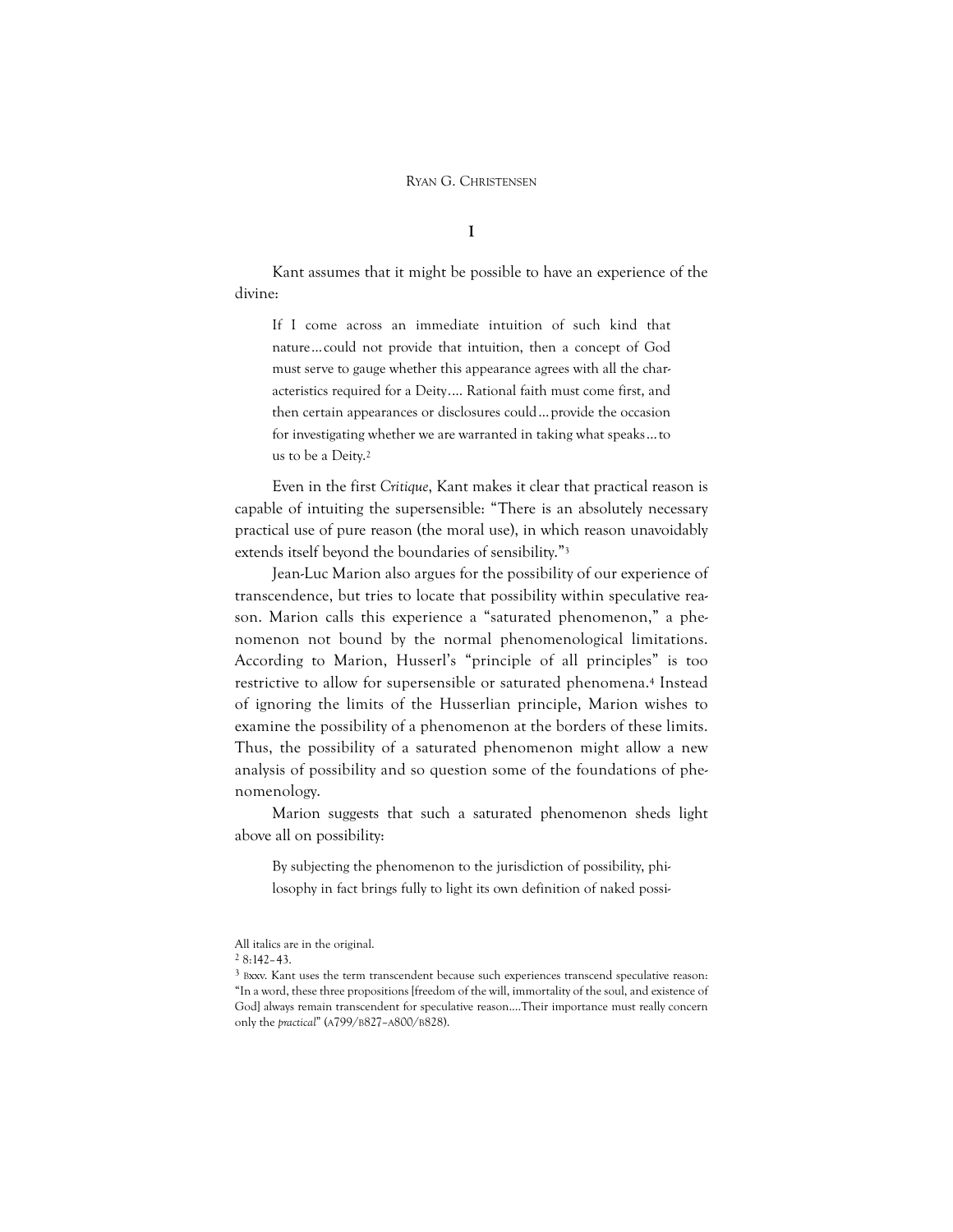bility. The question concerning the possibility of the phenomenon implies the question of the phenomenon of possibility. 5

Marion begins with a definition of 'possibility' he gets from Kant: "Whatever agrees with the formal conditions of experience (in accordance with intuition and concepts) is possible."<sup>6</sup> Marion focuses on formal adherence to the concepts and to intuition, and not, thereby, intuition itself. He concludes his discussion with his working definition of 'possibility', one he seems to hold as a paraphrase of Kant: "Any phenomenon is possible that grants itself to the finitude of the power of knowing and its requirements."<sup>7</sup> But in this definition, Marion seems to ignore important points of Kant's analysis of possibility.

For Kant, as for Marion, possibility is determined by the formal conditions of experience. But for Marion, these conditions are limited solely to the concepts and to intuition, where for Kant the formal conditions include both the "theoretical" sources (intuition and concepts) and the "practical" sources (the moral law). In his preface to the second edition, he clarifies that theoretical reason is not uniquely constitutive of possibility:

To cognize an object, it is required that I be able to prove its possibility.… [And] in order to ascribe [real possibility] to such a concept…something more is required. This "more," however, need not be sought in theoretical sources of cognition; it may also lie in practical ones.<sup>8</sup>

By trying to locate experience of the supersensible within theoretical possibility, Marion seems doomed to failure. Kant says as much repeatedly: "All attempts of a merely speculative use of reason in regard to theology are entirely fruitless and by their internal constitution null and

<sup>4</sup> This principle limits the givenness of the phenomenon by making it reducible to the I and always inscribed within a horizon of meaning.

<sup>5</sup> Marion 177.

<sup>6</sup> A218/B265; see Marion 177–78.

<sup>7</sup> Marion 178.

 $8$  Bxxvi. Likewise, the Jäsche Logic states, "We have... certain cognitions, and in fact completely a priori, in practical laws, but these are grounded on a supersensible principle…and in fact in us ourselves, as a principle of practical reason" (9:68n). Elsewhere Kant withholds the name 'cognition'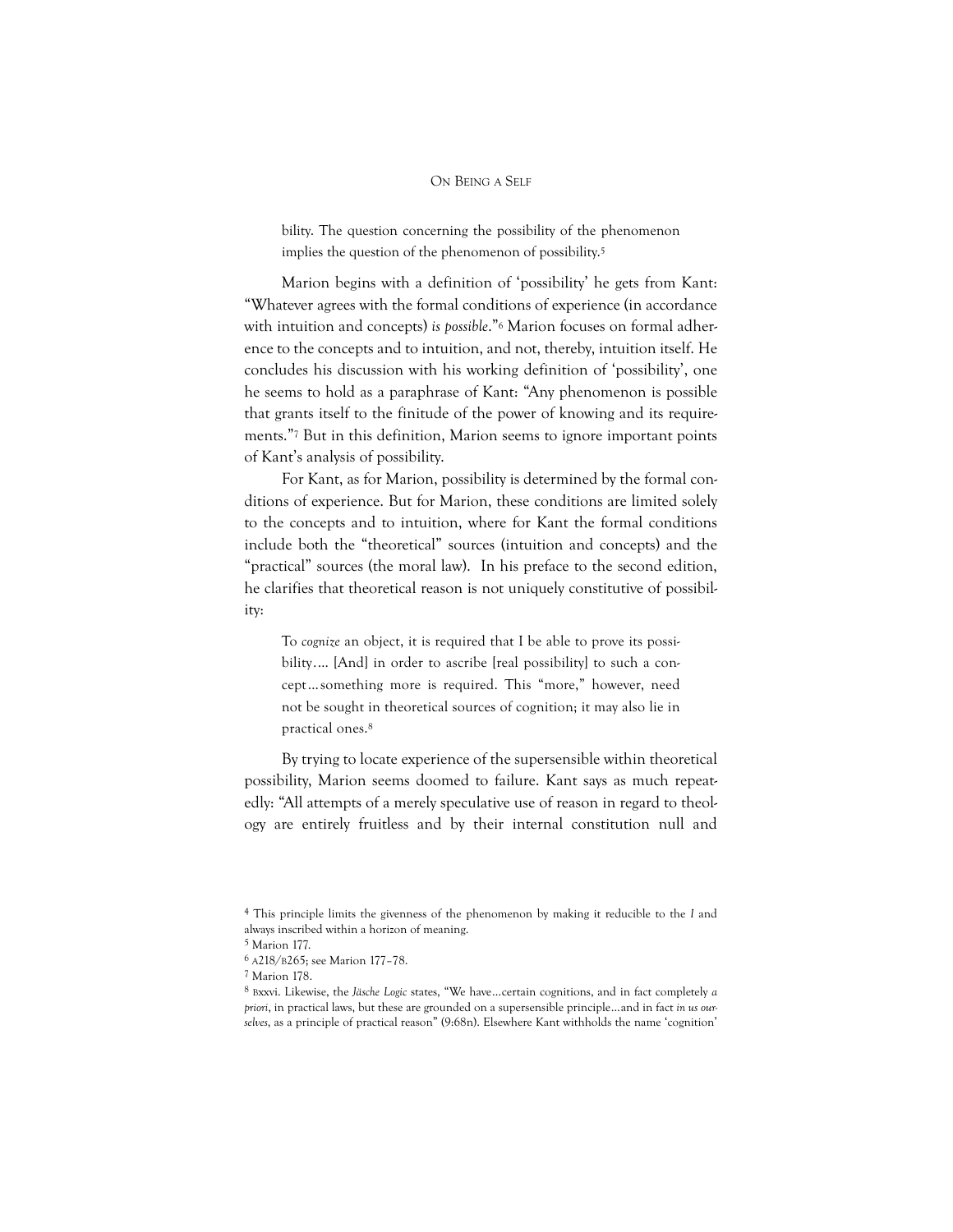nugatory."<sup>9</sup> But Marion's failure to acknowledge Kantian practical possibility is not extraordinary. Since Kant's most extended philosophical treatments of possibility are within his Critique of speculative reason, most of his discussions of possibility focus on speculative possibility. <sup>10</sup> Paul Guyer comes close to recognizing the importance of practical possibility, drawing an "analogy" between the logical/real distinction and Kant's proof for the possibility of the categorical imperative in the Groundwork for the Metaphysics of Morals. 11

In the second Critique, Kant seems unclear how to talk about practical possibility, making some confusing and seemingly contradictory assertions. For example, in a parenthetical remark meant to clarify the meaning of 'postulate of pure practical reason', Kant says, "By [this] I understand a theoretical proposition, though not one demonstrable as such, insofar as it is attached inseparably to an a priori unconditionally valid practical law."<sup>12</sup> A few pages later, Kant seems to distinguish speculative reason from theoretical reason, though he elsewhere uses the terms synonymously:

Because practical reason unavoidably requires the [postulates of practical reason, which are the existence of freedom, immortality, and God]...theoretical reason is justified in assuming them. But this extension of theoretical reason is no extension of speculation, that is, no positive use can be made of it for theoretical purposes.… Hence this disclosure does not help us in the least for speculative purposes, although with respect to the practical use of pure reason it does help us to extend this cognition of ours.<sup>13</sup>

What Kant means when he distinguishes an "extension of theoretical reason" from an "extension of speculation" is unclear, for he immediately again uses the terms as synonymous. It may be that he is here confused; certainly a species of pure reason is justified in assuming the practical postulates, but not pure theoretical (or speculative) reason. Hence he is saying that pure reason must assume the practical postulates,

 $9$  A636/B664.

10 See particularly A218/B266–A224/B272.

from practical reason: "Rational faith, which rests on a need of reason's use with a practical intent…is not inferior in degree to knowing, even though it is completely different from it in kind" (8:141).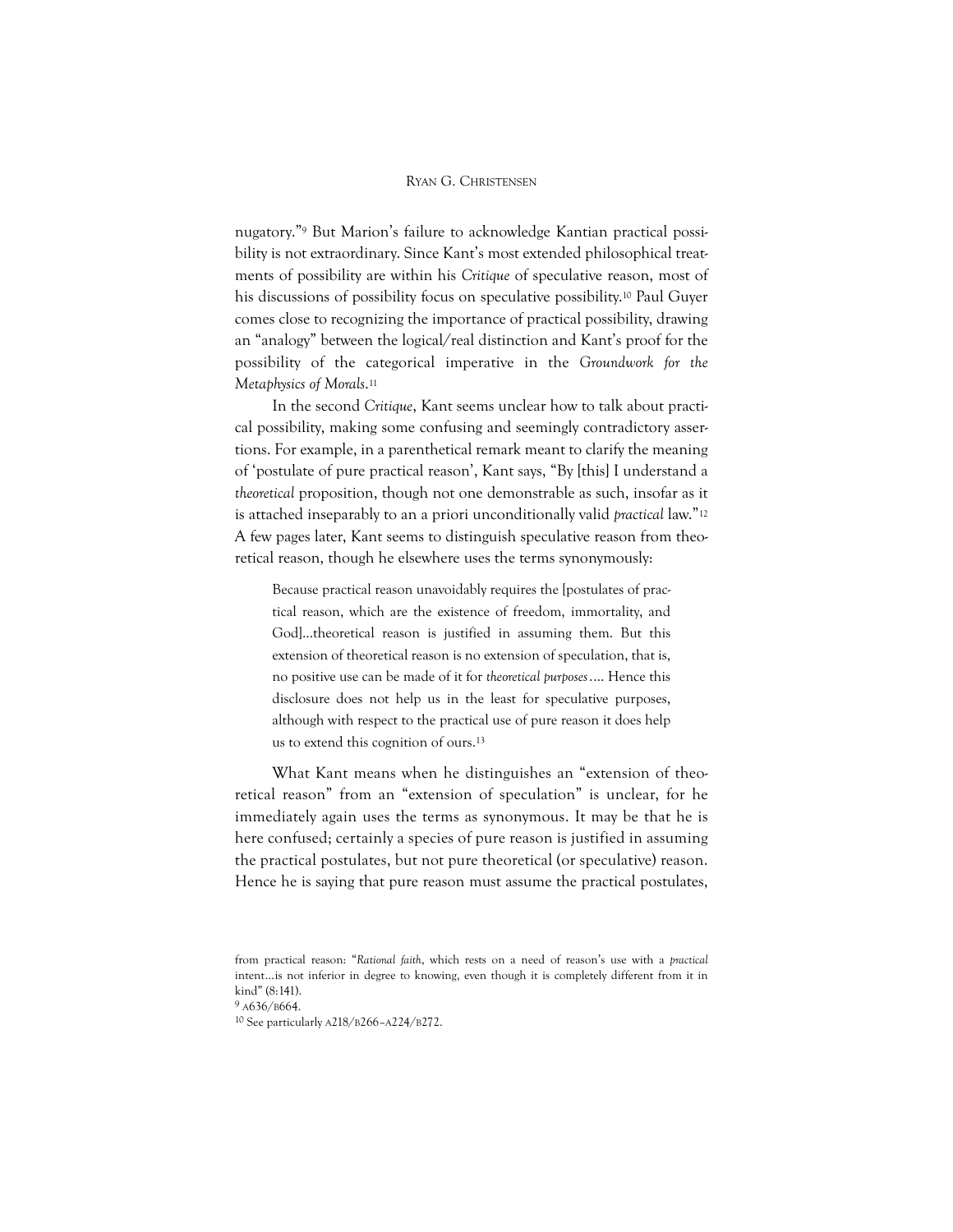but this extension of pure reason is not an extension of theoretical reason; no use can be made for theoretical purposes, though for practical purposes the postulates are essential.

Kant concisely describes "practical cognition of reason" as "making the object actual."<sup>14</sup> That the objects must be made actual implies that they are only practically possible. For example, the kingdom of ends "is a practical idea for the sake of bringing about...that which does not exist but which can become real by means of our conduct."<sup>15</sup>

Kant divides practical from speculative reason, but seems uncomfortable with the gap he thus creates. He needs practical possibility in his discussions of speculative possibility, and he often depends on speculative possibility in his practical proofs. One of the purposes of the third Critique is to connect speculative and practical reason through teleological judgment. Regardless of the success of this argument, practical and speculative reason are connected through Kant's conception of the self and personal identity. This makes room for some rich investigations into what it means to be a self.

## II

With this discussion of practical reason, Kant acknowledges the tradition of philosophical possibility begun by Aristotle. For Aristotle, possibility (dynamis) is essentially active: its primary meaning is "a source of movement or change [kinesis],"<sup>16</sup> and it is derived from the word dynasthai ("being able"). Aristotle is the first to see the connection between being and possibility: "Being is...distinguished in respect of possibility and actuality [energeia]."<sup>17</sup>

Aristotle's dynamis is a complex notion; he acknowledges that

11 Guyer 180–84.

<sup>12</sup> CR 5:122.

<sup>13</sup> CR 5:134–35. Commenting on this passage, Guyer says, "The unexpected concession he grants with one hand is immediately taken back with the other" (338n).

<sup>14</sup> Bx.

<sup>15</sup> 4:437n.

<sup>16</sup> 1019a15.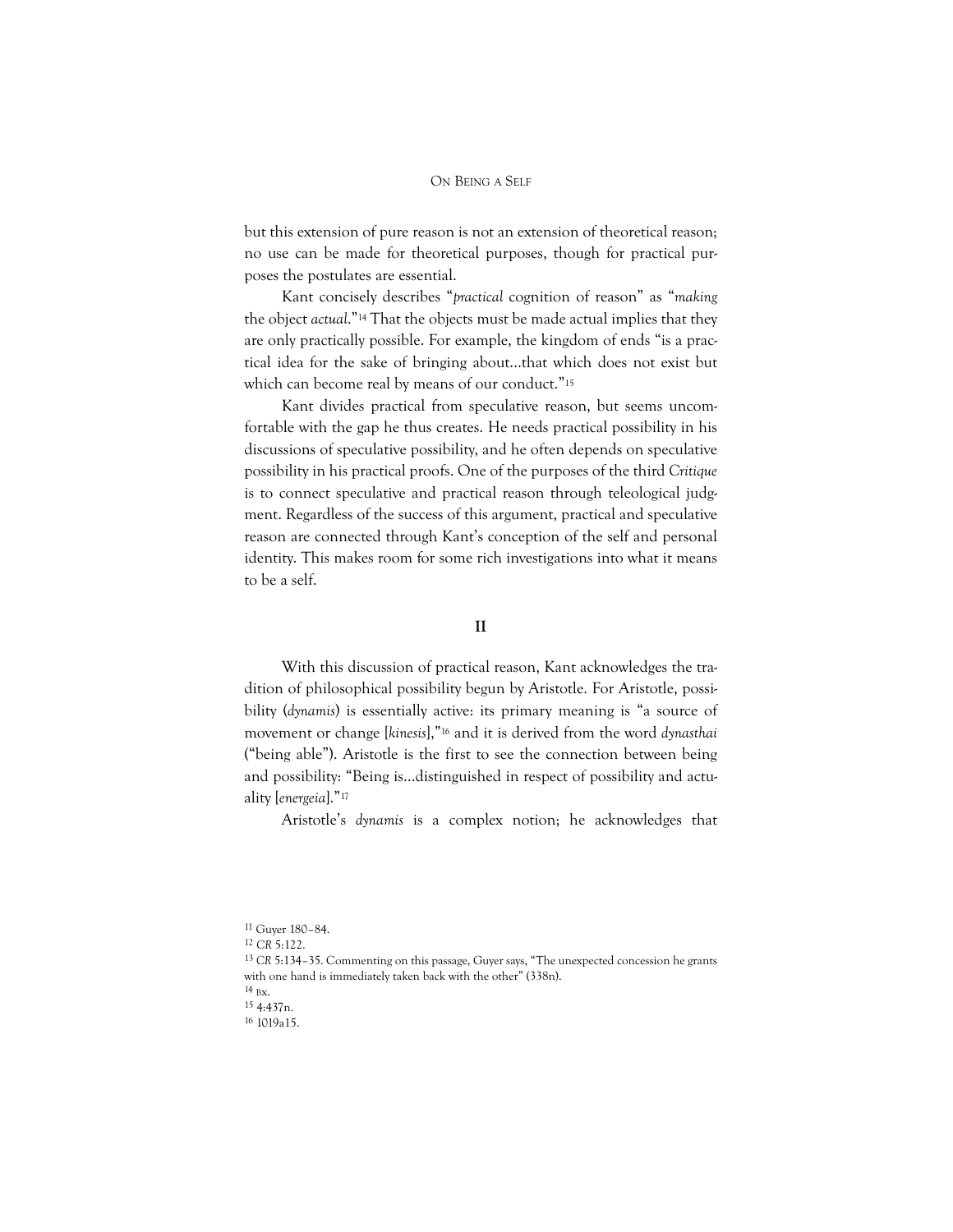"dynamis and dynasthai have several senses."<sup>18</sup> Graham identifies three: dynamis-action (DA), dynamis-power (DP), and dynamis-substance (DS).<sup>19</sup> Aristotle himself often conflates DA and DP, <sup>20</sup> and the distinction is not important to our discussion here.

But Aristotle seems to think dynamis in this sense to be somewhat philosophically uninteresting: "Let us first explain dynamis in the strictest sense, which is, however, not the most useful for our present purpose. For dynamis and actuality extend beyond the cases that involve a reference to kinesis."<sup>21</sup> Aristotle equates dynamis (DS) with matter and actuality with substance or form.<sup>22</sup> Thus he maps his early ontology of the categories onto a new metaphysics of possibility and actuality, <sup>23</sup> making actuality identical with being.<sup>24</sup> This leads him to say that "actuality is prior to possibility [dynamis]."<sup>25</sup>

Like Aristotle, Heidegger focuses on active possibility, but unlike Aristotle he affirms that "higher than actuality stands possibility."<sup>26</sup> Like Kant, he recognizes logical possibility, but dismisses it as "empty." He likewise dismisses "modal possibility," which he characterizes as "contingency of something objectively present," and defines as "what is not yet real and not always necessary."<sup>27</sup> In this sense, according to Heidegger, possibility is really a form of actuality; thus, as with logical possibility, this is not the primary sense. Heidegger is most concerned with possibility as an existential: "possibility as an existential is the most primordial and the ultimate positive ontological determination of Dasein."<sup>28</sup> Being is identified with possi-

<sup>17</sup>1045b34–36, translation altered. Plato presents, in the mouth of the Stranger in the Sophist, the following definition of being: "I offer it as a definition of beings [ta onta] that they are possibility [dynamis], and nothing else" (247e4, translation altered). But it is controversial whether this is actually a definition that either the Stranger or Plato would accept (see Owen 229–30n). 18 1046a4.

<sup>19</sup> See Graham 183, 199–200. Ross counts five in his translation of Aristotle's lexicon in Metaphyics v (1019a15–33). Aristotle, however, sees some of these as "equivocal" (1046a6). Ross reduces the five definitions to two primary senses (see Graham 200). It is probably Ross's identification of DA and DP that leads him to translate dynamis as "potency."

<sup>20</sup> See Graham 205.

<sup>21</sup> 1045b37–1046a3.

<sup>22</sup> See 1050b2.

<sup>23</sup> This is what, according to Graham, causes the inconsistencies of Metaphysics vii. See Graham 207ff.

<sup>24</sup> Cf. 1028b3, 1050b2.

<sup>25</sup> 1049b5, translation altered.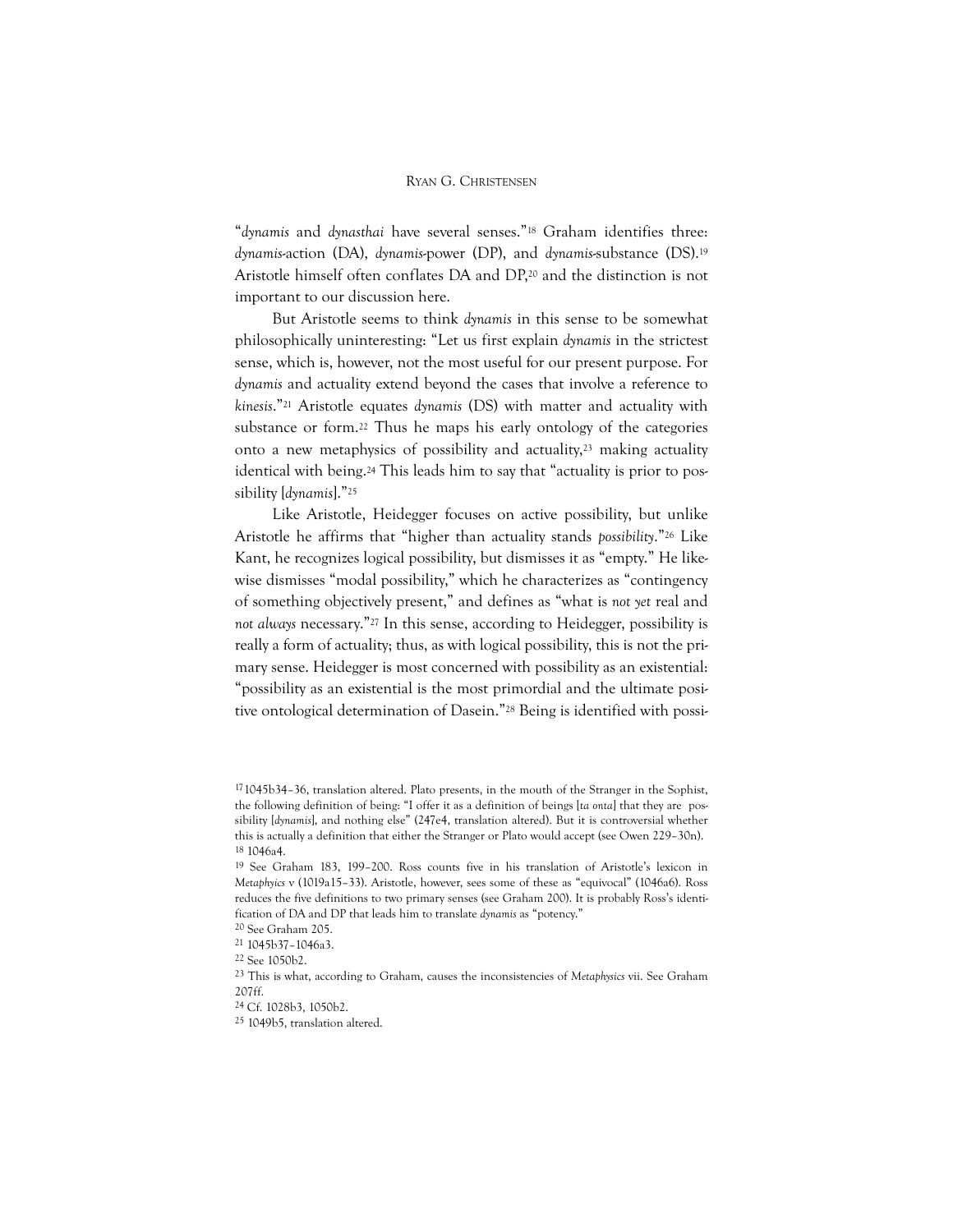bility: "Dasein is not something objectively present which then has as an addition the ability to do something, but is rather primarily being-possible. Dasein is always what it can be and how it is its possibility."<sup>29</sup>

Kantian practical possibility is thus like Heidegger's existential possibility and Aristotle's dynamis-A in that it is essentially active. But the focus of the first Critique is on speculative possibility, the brand of possibility more suited to Kant's epistemological and metaphysical claims, and, it seems, to Marion's phenomenology. These two concepts of possibility might seem almost completely unrelated—as separate, in fact, as metaphysics and epistemology are from ethics and aesthetics. Surely we equivocate in confusing the possibility of an object with the possibility of an action. Surely, that is, when I say, "It is possible for me to go to the store" (which may involve notions of free will), I use possibility in a different sense than when I say, "A three-sided plane figure is possible" (which involves only appearings).

Many philosophers, including Kant, are uncomfortable with this division. Guyer sees the practical postulates as "part of the moral psychology that Kant was developing in all the major works of his final decade of philosophical activity."<sup>30</sup> Marion likewise may be relying on the slogan of his predecessor Emmanuel Lévinas that ethics precedes metaphysics.

While Kant would certainly not say that ontology is reducible to ethics, his metaphysics is motivated by his concern for morality: "I had to deny knowledge in order to make room for faith; [because] the dogmatism of metaphysics…is the true source of all unbelief conflicting with morality."<sup>31</sup> The relationship between practical and speculative possibility, as with practical and speculative reason, is complex, but essential to make this connection between metaphysics (of nature) and morality.

<sup>26</sup> Heidegger 38. References to Being and Time refer to the page numbers in the original German edition. I use Stambaugh's translation throughout, but do not hyphenate Dasein.

 $27$  Heidegger 143. Kant characterizes possibility as "the synthesis of various representations with the conditions of time in general," and necessity as "the existence of an object at all times" (B184/A144–B184/A145).

 $28$  Heidegger 143–44. Heidegger contrasts the term existential with category: "We shall call the characteristics of being of Dasein existentials. They are to be sharply delimited from the determi-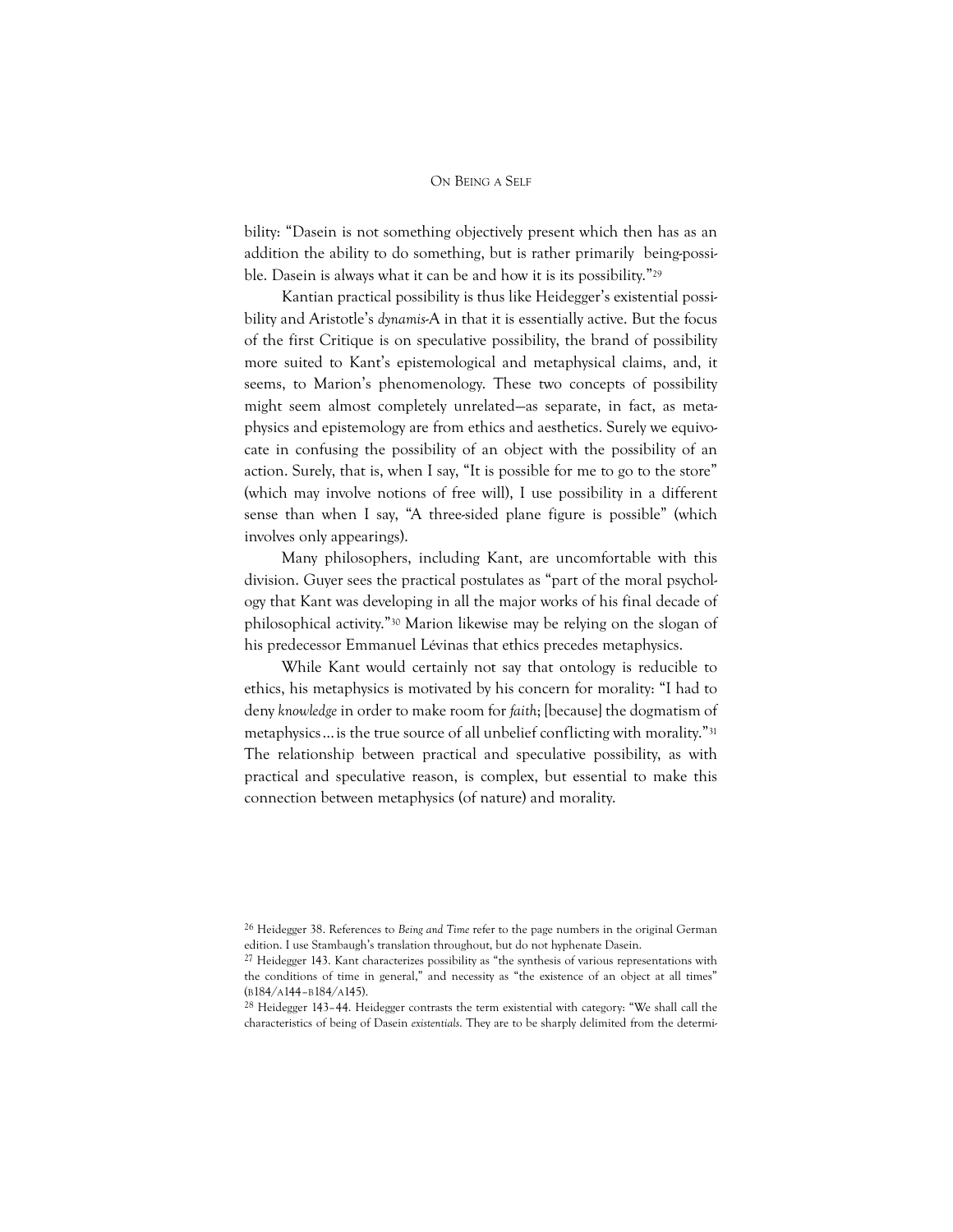## III

For Kant, possibility is always individual. Kant speaks of "the sum total of all possibility," but then asserts that this is only an "ideal of pure reason."<sup>32</sup> Possibility must be individual—according to Kant, for example, light and darkness are not possibilities to a blind person.<sup>33</sup> Even if the categories are universal (as Kant claims), experience and (thus) intuition are not. Likewise with practical reason: though the moral law is the same for everyone, adherence to the moral law is not so universal. This is according to the very nature of ethics, insofar as it treats not how people act but how they ought to act. Thus, according to both the theoretical and practical conditions for cognition, possibility is not universal but individual.

Marion quotes part of a passage in which Kant acknowledges the individual nature of possibility. The full quotation is as follows: "The categories of modality [including possibility] have this peculiarity: as a determination of the object they do not augment the concept to which they are ascribed in the least, but rather express only the relation to the faculty of cognition."<sup>34</sup> This language is similar to that which Kant uses in his argument that being is not a predicate: "Being is obviously not a real predicate, i.e., a concept of something that could add to the concept of a thing."<sup>35</sup> Thus possibility is, like being, not a predicate—that is, not the property of an object or phenomenon.

Any attribute can serve as a logical predicate if a complete and exclusive list can be constructed of its membership. This is why logical possibility cannot be a predicate. As Cantor proved, such a set would have to be both larger (have greater cardinality) and smaller than its power set. So no set of all logical possibilities can be constructed, as the membership of such a set is indeterminate.

Real speculative possibility fails to be a determinate set for quite another reason. Because possibility is based on experience, the list of possibilities cannot be complete as long as one could have further experi-

nations of being of those beings unlike Dasein which we call categories" (44). Thus, possibility as an existential means possibility defined otherwise than in terms of the categories (as is Kantian speculative possibility).

<sup>29</sup> Heidegger 143.

<sup>30</sup> Guyer 336–37.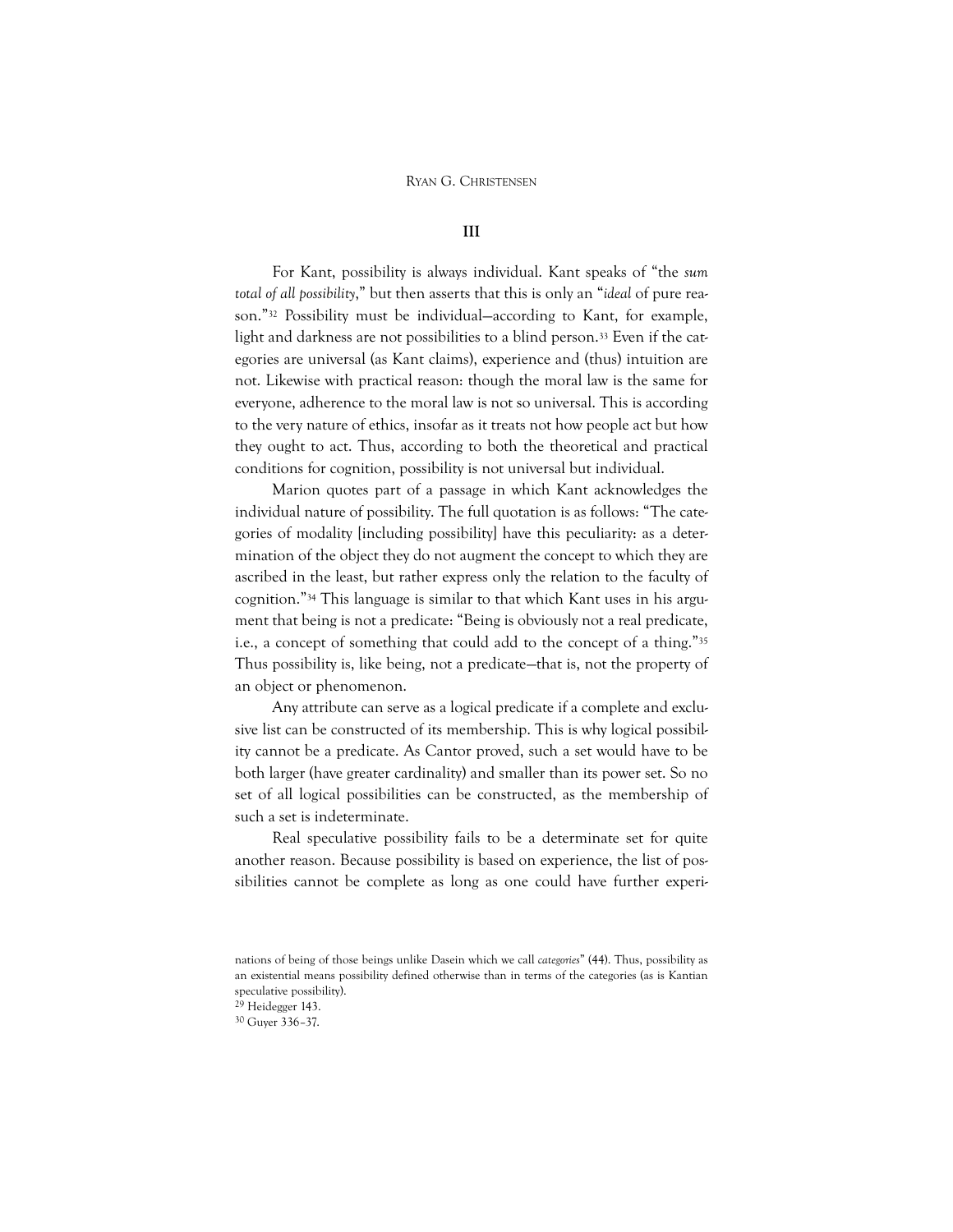ences. Here the Kantian and Heideggerian concepts of possibility merge, since, according to Heidegger, the items in a determinate list of possibilities are no longer real possibilities, but "something objectively present."<sup>36</sup> Thus, to make a determinate set of possibilities is just to make possibility impossible, to deny there is real possibility.

For example, if I could list all the really possible things that could happen to me tomorrow, I would have to be omniscient. I might be able to list all the things I am likely to do (go to the grocery store, write a philosophy paper, eat pancakes), but there are bound to be (at least) a few things I miss. The list will be (at least countably) infinite—it is certainly within the limits of real possibility for me to be hit, for example, by any of the asteroids in the universe. But if I really am omniscient, then I will know what will happen to me tomorrow. There really won't be any possibilities: just one as-yet unrealized actuality. That is, I would have no real possibility.

Thus, even on a purely logical analysis, Kantian speculative possibility intersects active, practical possibility. My ability to experience objects depends on the indeterminacy of my being, which relates to my ability to act. One cannot speak of universal possibility, only of the possibility of an individual self. An individual is thus surrounded by a halo of possibility, a halo which, in defining the individual's possibilities, defines the individual.

Individuation does not occur merely on the basis of the transcendental ego—the ego is necessary but not sufficient for the creation of individuals. Kant argues that the move by which we empirically determine the existence of external objects is also the move by which we empirically determine the existence of an enduring self: "The determination of my existence in time is possible only by means of the existence of actual things that I perceive outside myself."<sup>37</sup> That is, the self is determined empirically and in relation to the external world.

This is the thrust of Kant's distinction between inner sense and apperception—inner sense is a kind of sensibility and hence a form of intuition: "Through inner sense we intuit ourselves only as we are internally affected by our selves, i.e., as far as inner intuition is concerned we cognize our own subject only as appearance but not in accordance with what it is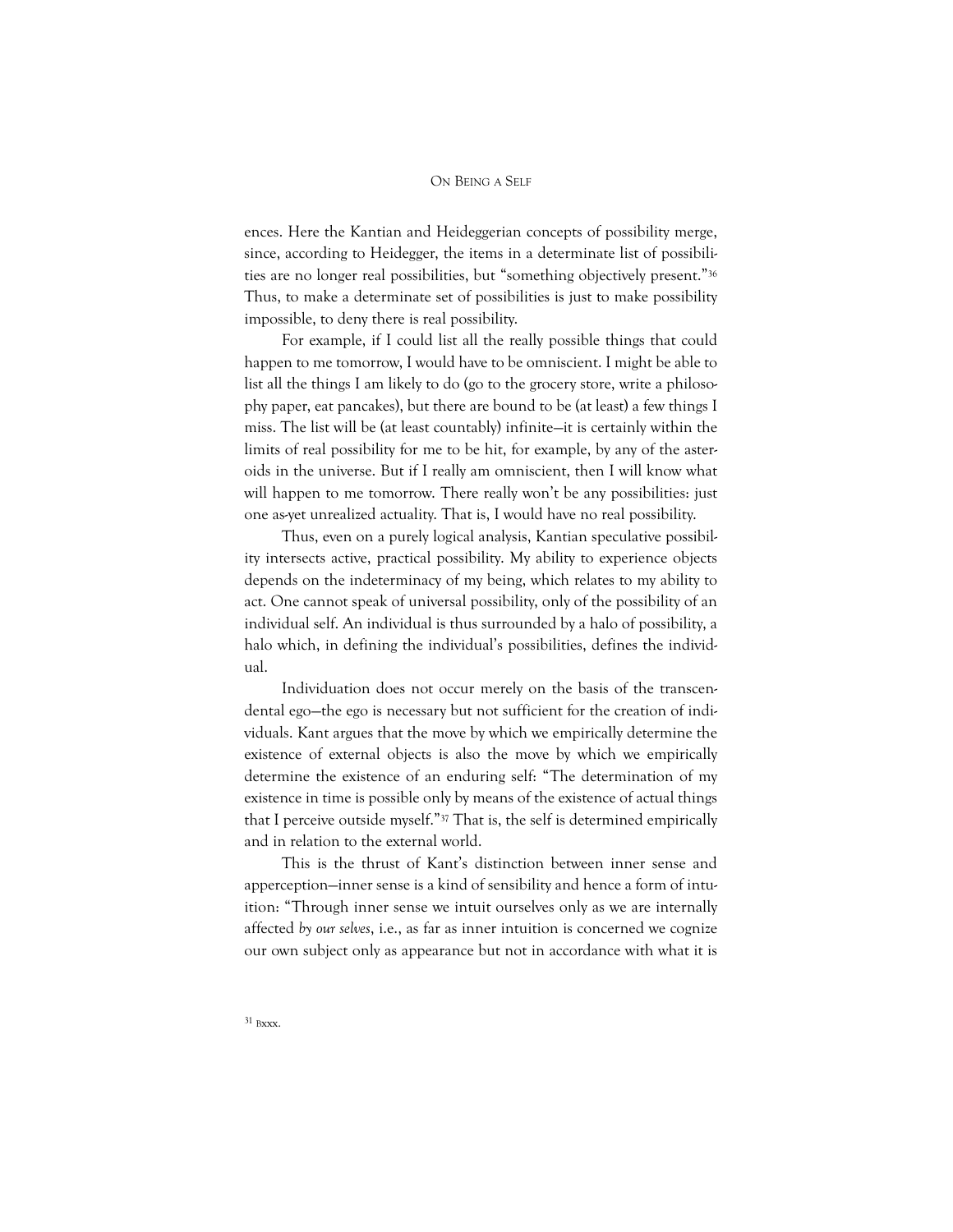in itself."<sup>38</sup> Kant sees that we cannot observe our inner state without in the same act changing our state—when I pause to examine the content of my thoughts, that act in itself changes the content of my thoughts, at least by introducing that examination among my thoughts. Through the transcendental unity of apperception, on the other hand, "I am conscious of myself not as I appear to myself [as with inner sense], nor as I am in myself, but only that I am."<sup>39</sup> Apperception involves the recognition of persistence of the subject through changes in the object; it recognizes the self as a self only because it is essentially other than the objects of the world: "The consciousness of my own existence is at the same time an immediate consciousness of other things outside me."<sup>40</sup>

This conclusion is similar to one of the major points of Marion's argument. Marion begins by investigating the possibility of an object that does not comply with Kant's requirements of speculative possibility—that the object agree with the concepts and intuition.<sup>41</sup> He acknowledges that within the scope of mathematics and physics, an object that does not meet these requirements would truly be impossible: "This phenomenon quite simply would not appear; or better, there would not be any phenomenon at all."<sup>42</sup> He defines the saturated phenomenon as identical with the "aesthetic idea" of Kant's third Critique: "an intuition… for which an adequate concept can never be found."<sup>43</sup> Just as Kant speaks of the sublime as being absolute,<sup>44</sup> Marion says, "Intuitive saturation, precisely inasmuch as it is…absolute (unconditioned), imposes itself in the capacity of a phenomenon that is exceptional by excess, not by defect."<sup>45</sup> If a saturated phenomenon were to appear, it would not be reducible to an object. Conversely, if there is an appearance that is not objectifiable, that

36 Heidegger 143. 37 B275–76.

39 B157.

<sup>32</sup> A573/B601–A574/B602.

<sup>33</sup> A575/B603.

<sup>34</sup> A219/B266. Insofar as intuition forms part of it, the faculty of cognition is individual. Thus, the possibility of, say, an object comes from its having a certain relation to an individual's categories and intuition. 35 A598/B626.

<sup>38</sup> B156.

<sup>40</sup> B276.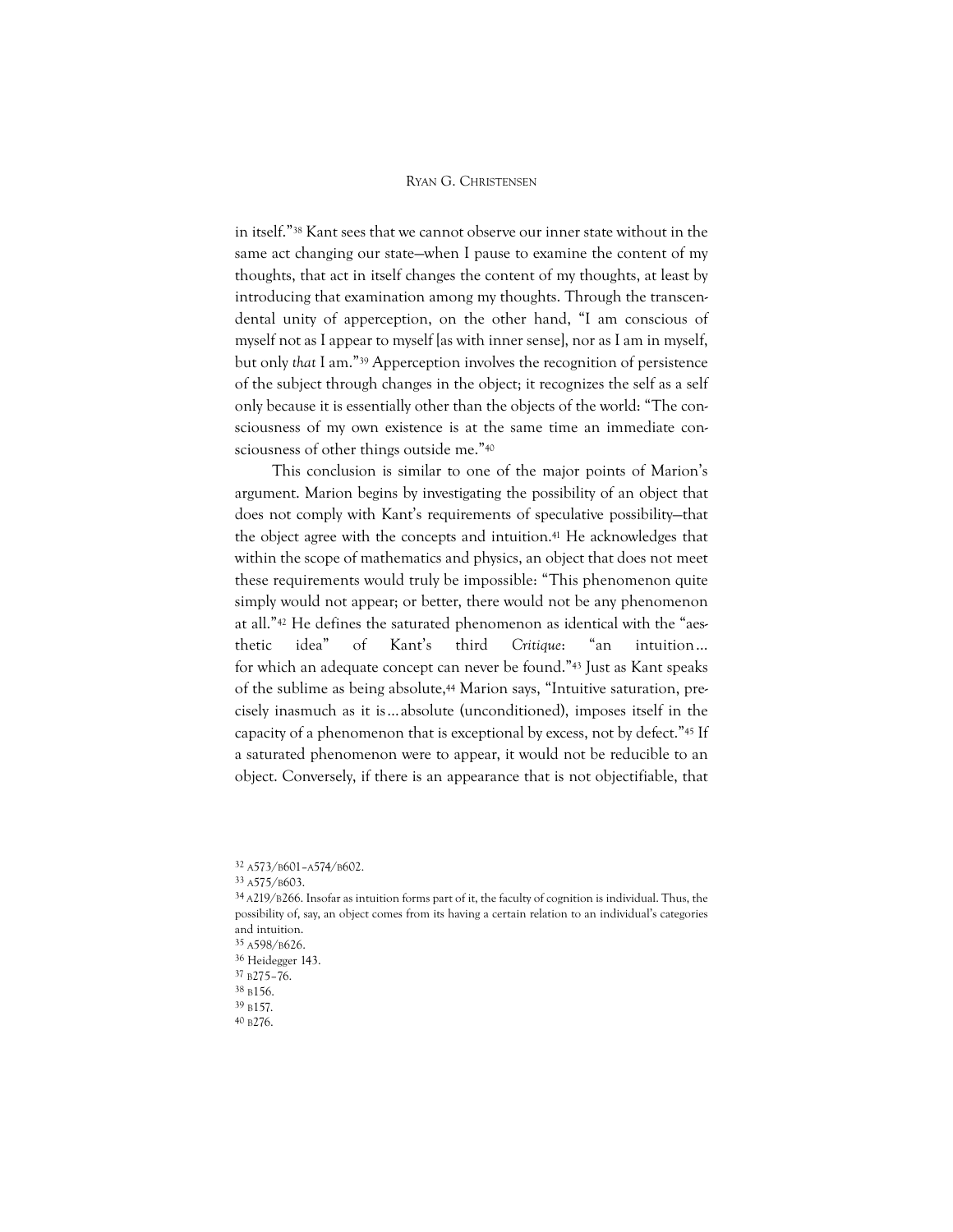appearance is a saturated phenomenon.

The excess of intuition prohibits the self from mastering the appearance, from reducing it to concepts. Because of this, Marion says, "Far from being able to constitute this phenomenon, the I experiences itself as constituted by it."<sup>46</sup> That is, "It becomes a me rather than an I."<sup>47</sup> The self is more than a transcendental ego; it is always also an immanent me. But this is a familiar point: in one sense it is nothing more than the idea that the self is both noumenal and phenomenal, an idea in which Kant locates his discussion of free will.

In another sense, however, Marion's claim may be new. He seems to ignore the necessarily individual nature of possibility, asking only if a saturated phenomenon is possible, never asking for whom it might be possible.<sup>48</sup> But, since it is the saturated phenomenon that constitutes the I, endowing a transcendental ego with the power of possibility, of change, and hence of selfhood, this saturated phenomenon must by definition appear within every halo of possibility. Marion does not, in the end, ignore Kant's discussion of the individual nature of possibility, but is only concerned with what is by definition within the halo of possibility of every individual—that without which there are no individuals.

Guyer also resolves the difficulties in Kant's discussions of the possibility of the practical postulates on Kant's conception of the self:

The possibility of believing in the actual existence of theoretically indemonstrable conditions…lie[s] at the deepest level of the dualistic conception of human nature that underlies Kant's moral psychology.… The postulates of pure practical reason, like the aesthetic experience of beauty as a symbol of the morally good, are products of human psychology that can be used by the moral will.<sup>49</sup>

By "dualistic conception of human nature," Guyer means primarily the idea that we are all both sensible and rational beings, and this dualism

<sup>41</sup> Marion, of course, does not distinguish speculative and practical possibility.

<sup>42</sup> Marion 209. Marion goes on to say that, instead of a phenomenon, there would be an "objectless perceptive aberration." This, however, cannot be what he really means, as it assumes that all intuitions are perceptive (which is not the case with mathematical objects, those which Marion calls "poor" phenomena). It also begs the question of appearance: nothing, not even an aberration, appears with a truly impossible object. To assume there is an aberration is already to assume there is something which is not reducible to an object.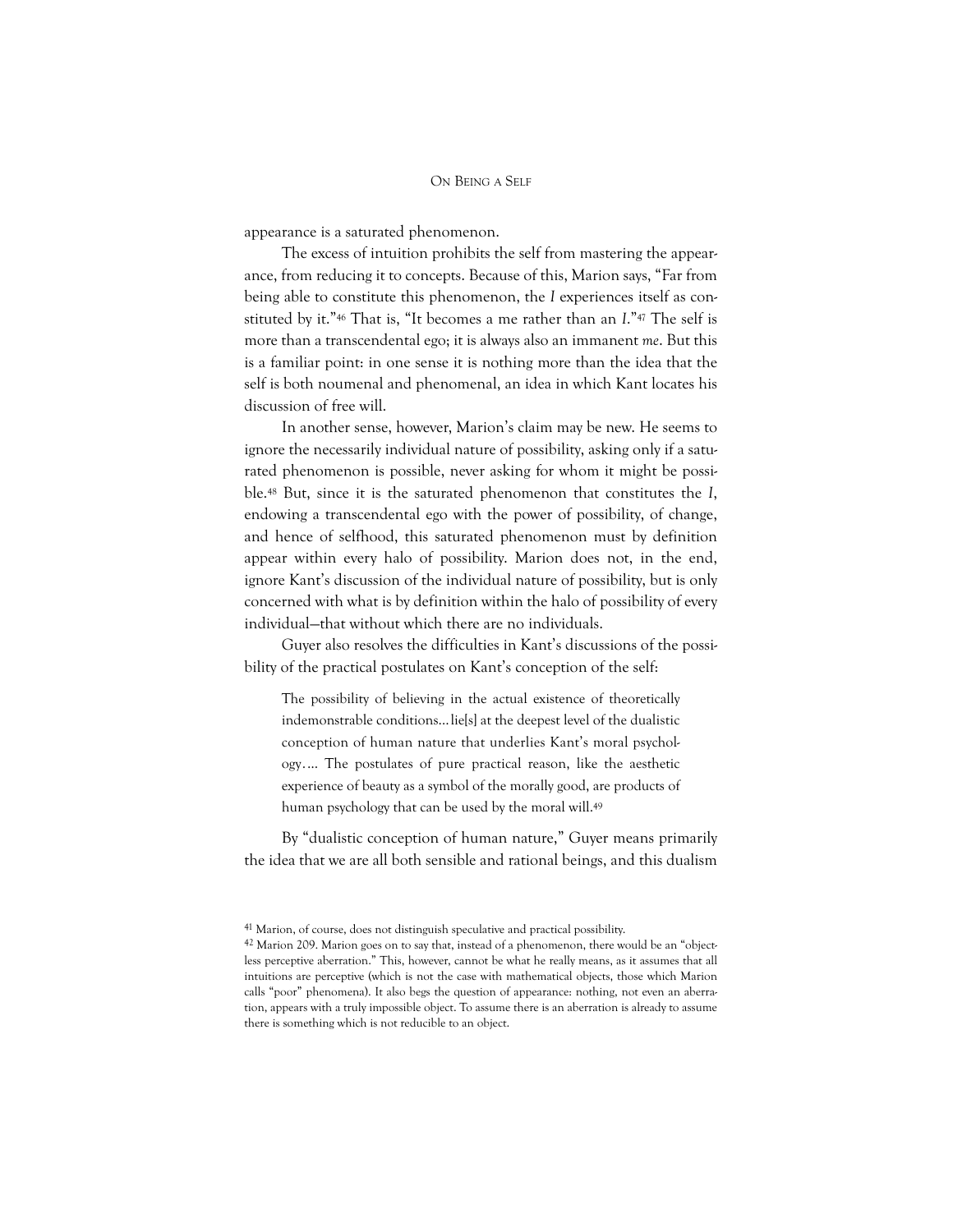forces reason to "nurture every means to the performance of our duty that sensibility affords, such as the natural feelings of beauty and the sublime."<sup>50</sup> It is experience of the beautiful and the sublime that unite the two halves of the self, in which the philosophical notions of possibility also merge.

The saturated phenomenon can only be a condition of individuation if it is not prohibitively uncommon. Marion thus wants to reverse what he sees as Kant's giving "privilege" to "logical and mathematical phenomena," claiming, "it is not self-evident that this marginal poverty could serve as a paradigm for phenomenality as a whole."<sup>51</sup> Instead, he asserts,

The saturated phenomenon must not be understood as a limit case, an exceptional, vaguely irrational, in short, a "mystical," case of phenomenality. On the contrary, it indicates the coherent and conceptual completion of the most operative definition of the phenomenon.… And—we insist on this—here it is purely and simply a matter of the phenomenon taken in its fullest meaning.<sup>52</sup>

Marion thus wants to take the saturated phenomenon as the most basic experience. It is the saturated phenomena that give meaning to our everyday experiences, not the reverse.

I have consciousness of myself as an individual only back as far as my earliest memories. Marion classifies "pure historical [that is, memorable] events" as the first type of saturated phenomenon.<sup>53</sup> Insofar as an experience is remembered, it is not fully objectified; it is thus by definition saturated. My dawning consciousness as a child coincided with my acquisition of concepts and thus experiences that transcended those concepts. These early transcendent experiences, and all that have followed, together make me who I am.

In addition to pure historical events, Marion calls Descartes's idea of infinity by the name of the saturated phenomenon. He also cites Kant's notion of the sublime and adds experiences of art, love, and the divine to the list of saturated phenomena.<sup>54</sup> These experiences endow an individual with a halo of possibility, and thus with selfhood. As Kant says,

43 CJ 5:342; see Marion 195–96. 44 CJ 5:248. 45 Marion 209.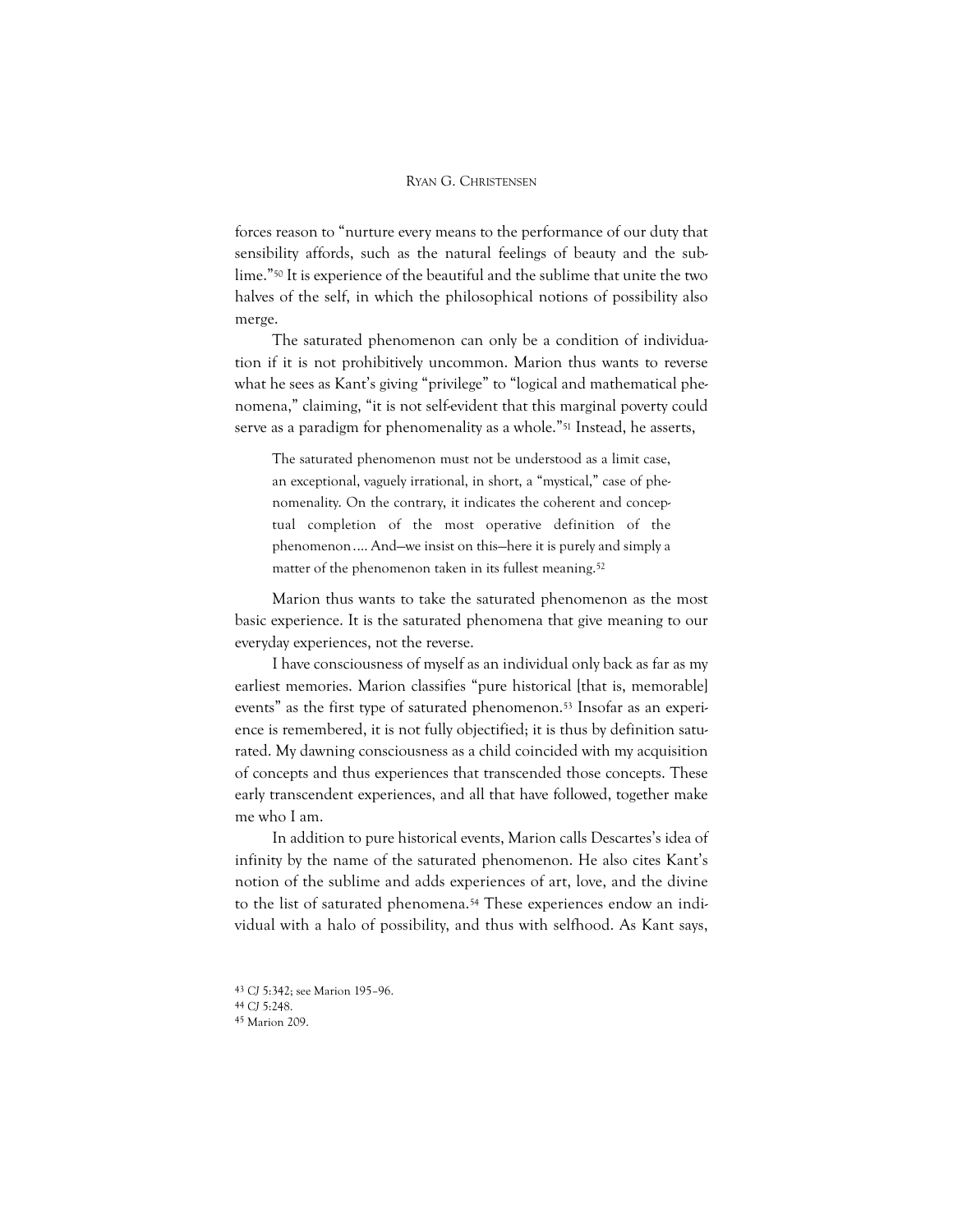"True sublimity must be sought only in the mind of the judging person."<sup>55</sup>

The purpose of practical reason is to make the possible actual. Thus, whereas inner sense only cognizes the self as appearance, apperception, which is direct intuition of the self, "self-actively" makes the self actual.<sup>56</sup> Both practical and speculative reason are involved in the identity of the self.

Kant's division of speculative from practical possibility leads to several problems that he can only resolve by combining the two notions. But the division goes right to the heart of Kantian dualism, and is thus only resolved by the union of the dualism of the self. It is among Kant's central concerns in his work on ethics, aesthetics, and politics near the end of his life to examine what it is to be a self and thus how to reconcile theoretical and practical reason.

<sup>46</sup> Marion 210.

<sup>47</sup> Marion 211.

<sup>48</sup> Kant, on the other hand, is very concerned with this individuality: "A pure rational faith is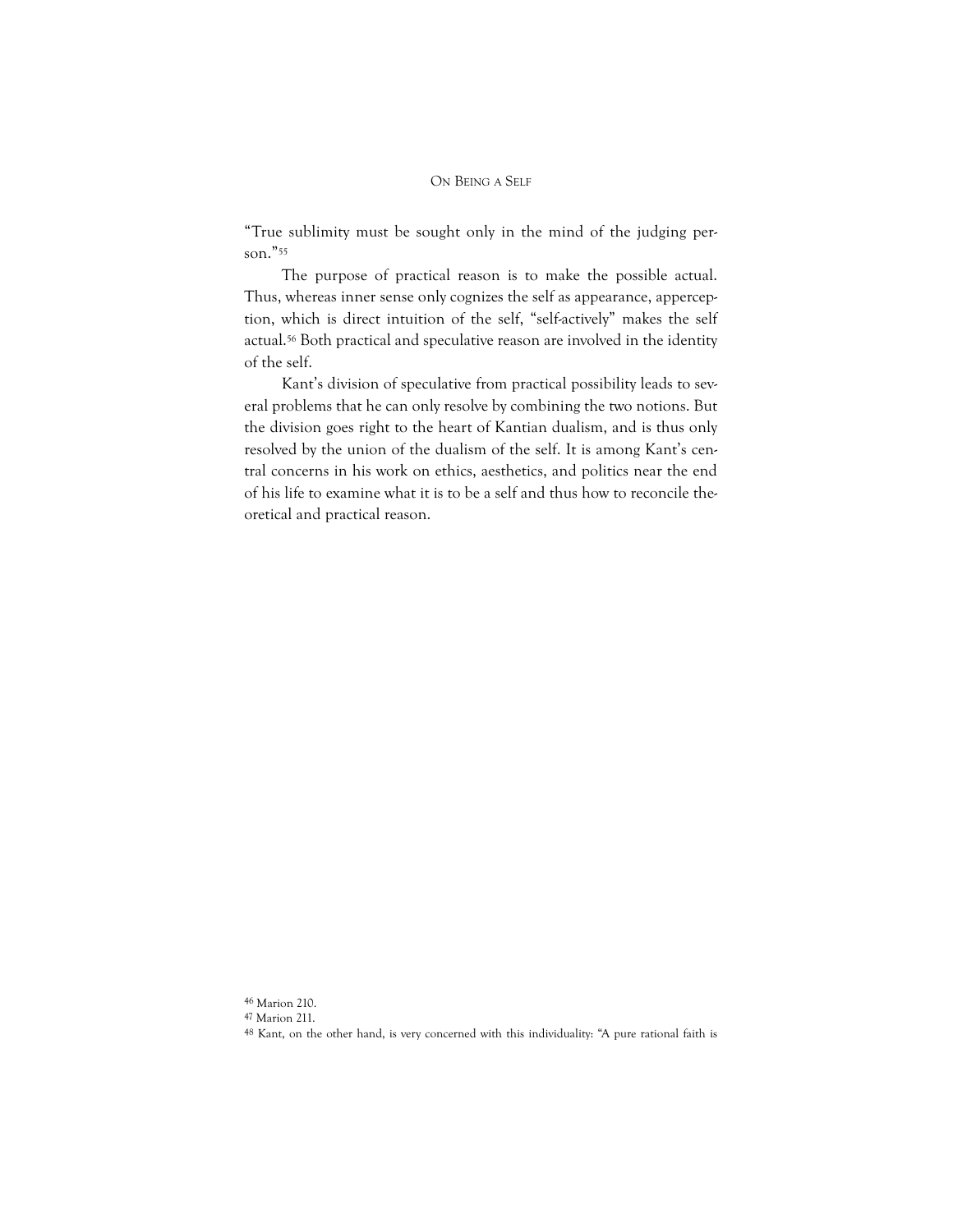therefore the signpost or compass by means of which the speculative thinker orients himself in his rational excursions into the field of supersensible objects; but a human being who has common but (morally) healthy reason can mark out his path" (8:142). Guyer 336. Guyer 366. Marion 189. Marion 212–13. Marion 215. Marion 213–15. CJ 5:256. B68.